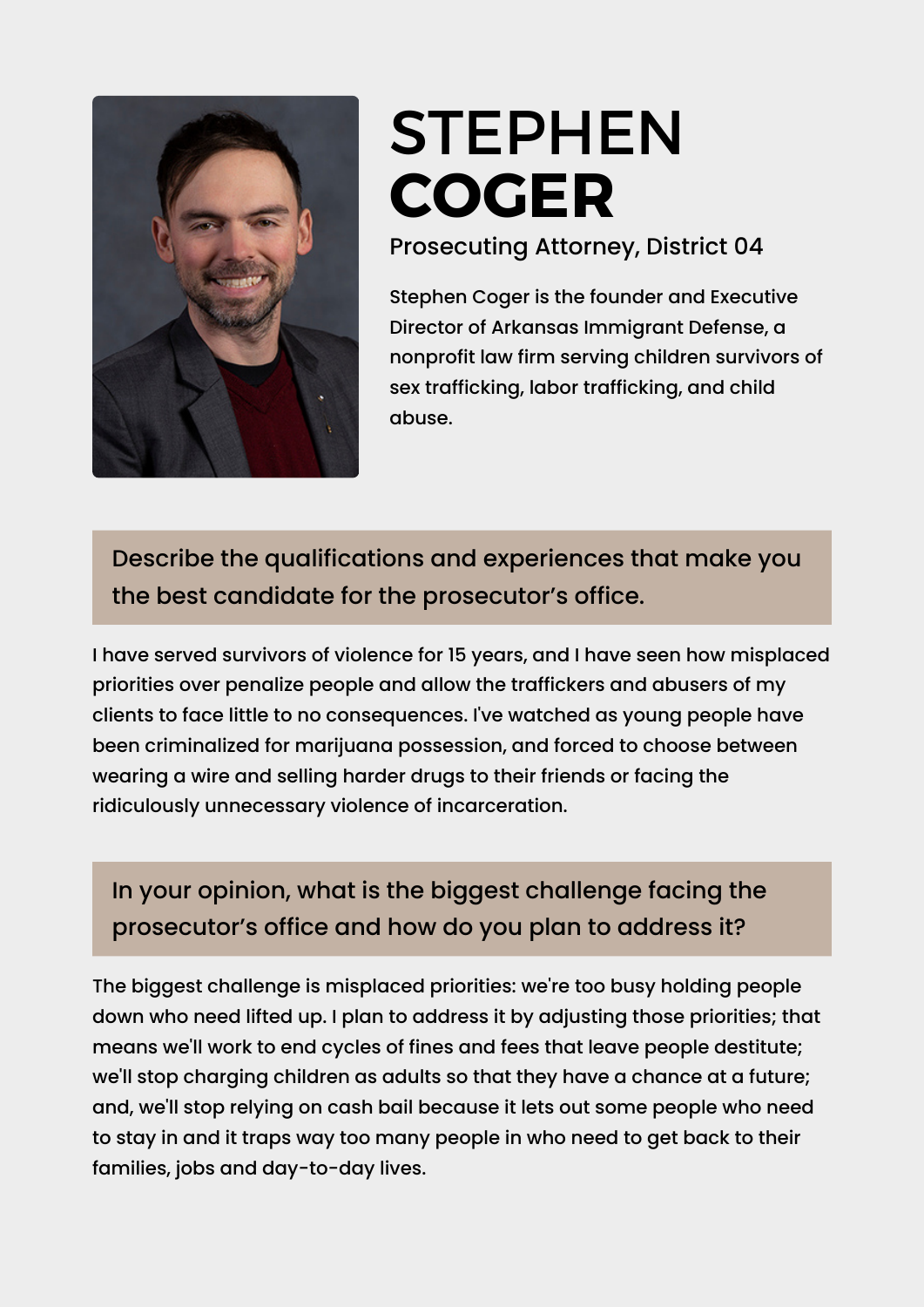What role should money/cash bail play in pretrial release? What steps would you take to safely reduce the rate of pretrial incarceration in our county?

Money/cash bail should be an option only rarely, if at all, and only for those with an ability to pay. There is so much that we could do; models are proving successful all across the country. When folks are awaiting trial we can let people out on their own recognizance, we can let them out with restrictions that they do or do not do X or Y. We can setup pretrial services that will be hundreds of thousands of dollars cheaper (not to mention more humane) to get people what they need: medical care, therapy, food, and reminders about their court appearance.

What is your attitude/approach toward negotiating plea bargain versus trial litigation in criminal cases?

Although most of us think of the criminal justice system playing out at trial, the reality is that only 1% of criminal charges in Washington and Madison County go to trial.

Plea bargaining can be a good thing—it allows people to get on with their lives, and it allows the community to avoid the comparatively expensive cost of trial.

But, too frequently, prosecutors take a "hard line" in plea bargaining negotiations, and threaten to file overly harsh charges if defendants don't agree to their terms. I will ensure that plea bargaining in the Prosecutor's Office is conducted fairly and uniformly; I will set up systems with the UA sociology and/or anthropology department that tell us what ages/races/towns are being charged at what rates for what crimes. I'll collaborate with the business school's Econ department as well to show how our new way of doing things is far more economical.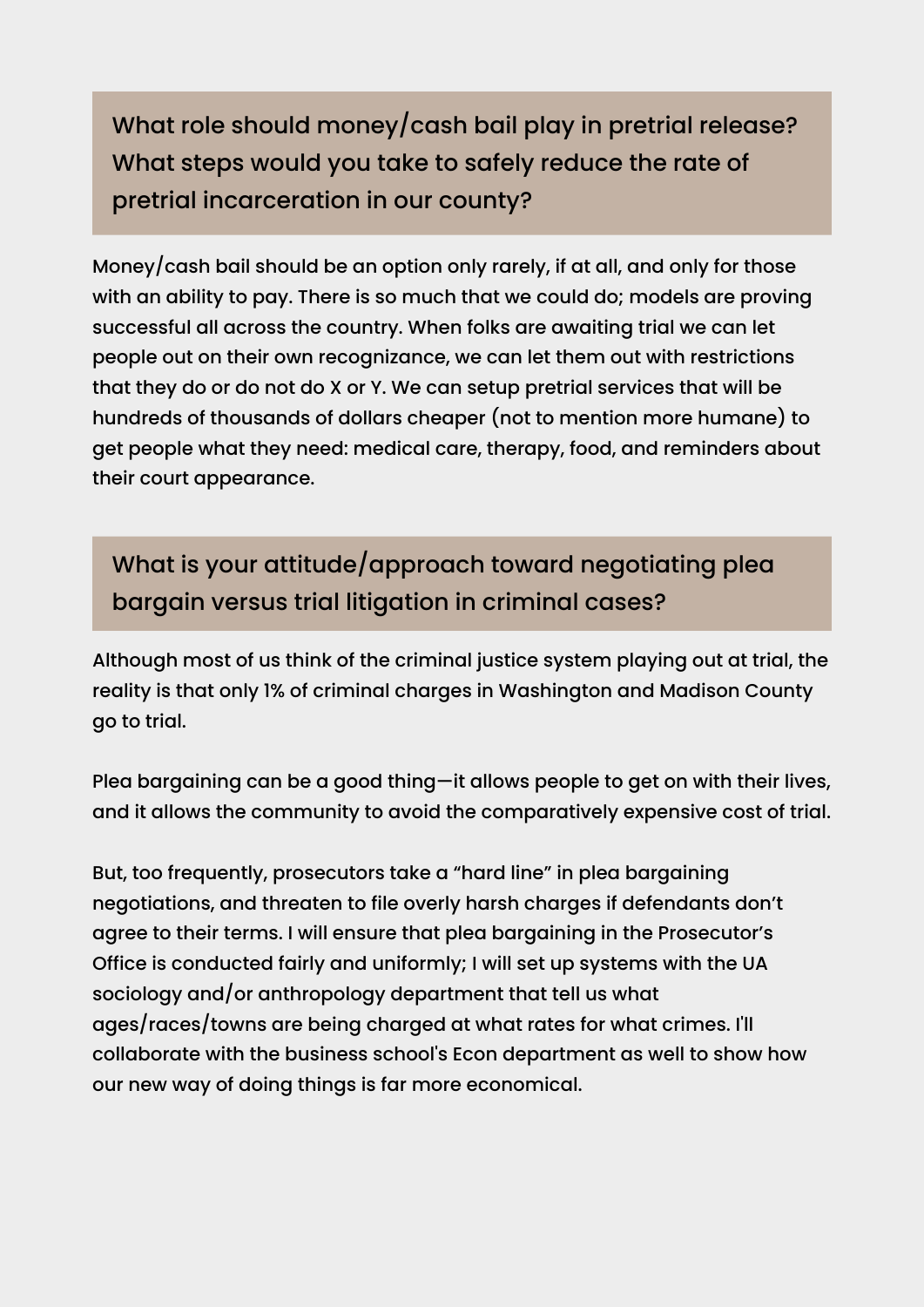What do you think is the most effective way to deal with lowlevel drug offenders? What would your office policies be regarding plea bargaining in drug offense cases? Use of these individuals as criminal informants?

As an elected official, I have to enforce the law as it is written, but I will also have lots and lots of discretion. Misdemeanor possession of marijuana charges will be dropped unless they are related to a crime of violence in which case they may be used. Possession of tools to smoke or grind marijuana would likewise be dropped. If someone is trafficking in this or any illegal substance, I would however have to bring those charges in many situations.

Studies show racial disparities in drug law enforcement, despite the fact that white people and people of color use and sell drugs at the same rate. What would you do to minimize these disparities?

I will work with the UA to develop systems of automated transparency; we will see each prosecutor's, each police officer's, statistics and ensure that we are policing and prosecuting equitably. If we are not, then I will work with nonprofits, police and my staff to see what needs are not being met in communities being targeted so that they get less police involvement and can get their needs met. This is similar to my approach on juvenile justice issues, but more on that in the next question.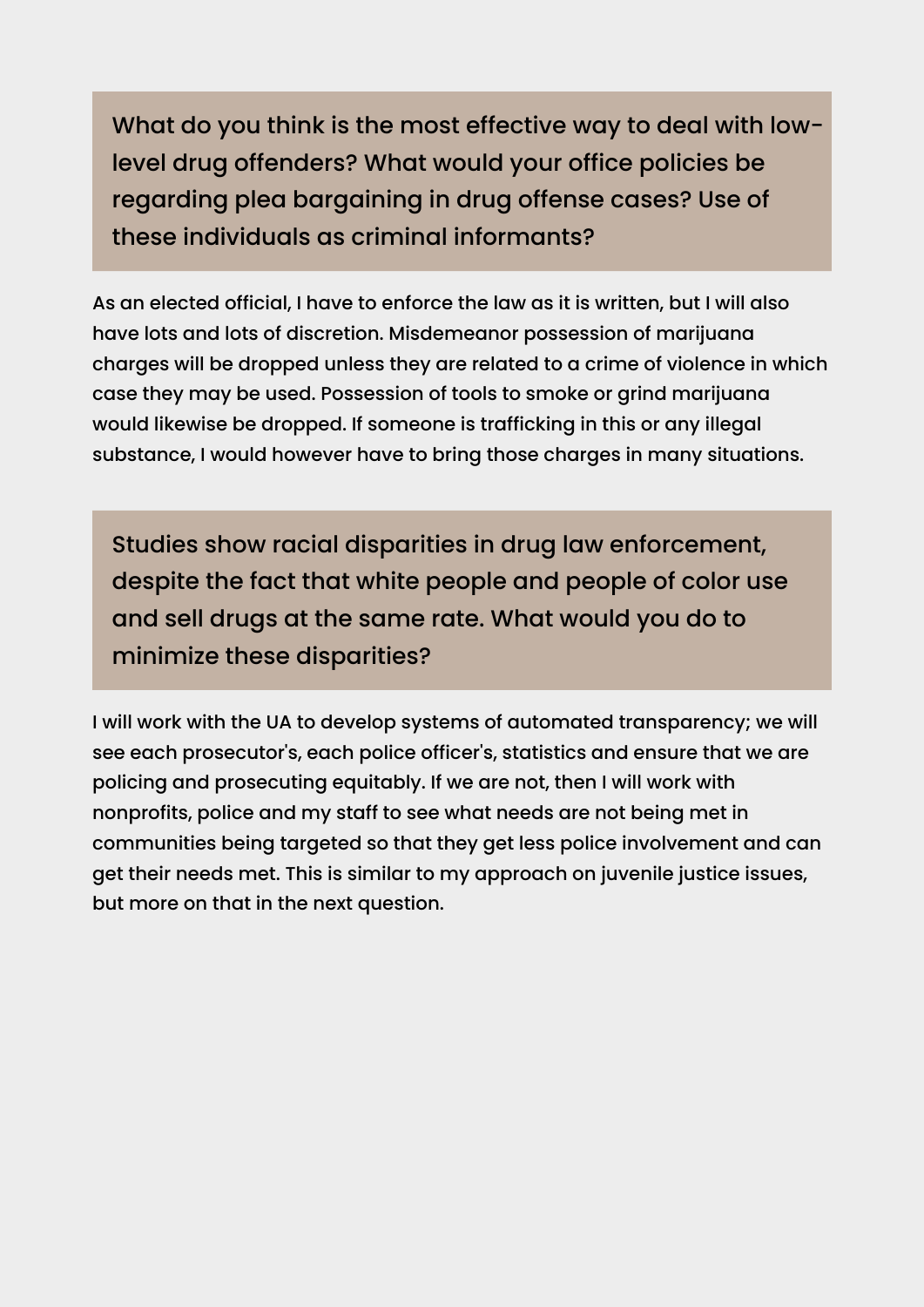What would your policy be regarding charging children in adult court? When would you use your authority to file charges in adult court and when would you pursue a case in juvenile court?

My opponent has charged 58 children as adults in his 8~ years in office. I am committed to not doing that at all; there is a fantastic resource from Fair & Just Prosecution [here.](https://fairandjustprosecution.org/wp-content/uploads/2022/01/FJP-Juvenile-Interrogation-Issue-Brief.pdf)

I like their suggestions a lot and would implement them. Further, when I sued Fayetteville last year to stop the addition of School Resource Officers, I drew the ire of many. However, whereas the police see the solution to the fight at Ramey Jr High as being more cops, I think the solution is having adults invest in the communities around the school to ensure that children are getting their needs met. Fights happen when kids are sad, hangry, when needs are not being met. I will lead the discussions in partnership with Black, Brown and queer parents and neighbors, and I will attract corporate and other philanthropic investment in the area to address the needs there.

## What would you do to develop a trusting relationship with the immigrant community in your county?

I have served immigrants and refugees for 15 years in the legal field, most of that in the 4th Judicial District. I hope that my reputation will help create that relationship; however, I will also assign to my more culturally literate staff the task of visiting JO Kelly Middle School, and other diverse schools to get to know immigrant and refugee children and their concerns. I will meet monthly with leadership of the Arkansas Coalition of Marshallese, RootED NWA, Arkansas Immigrant Defense, and Canopy NWA to see how my office can proactively serve their constituencies.